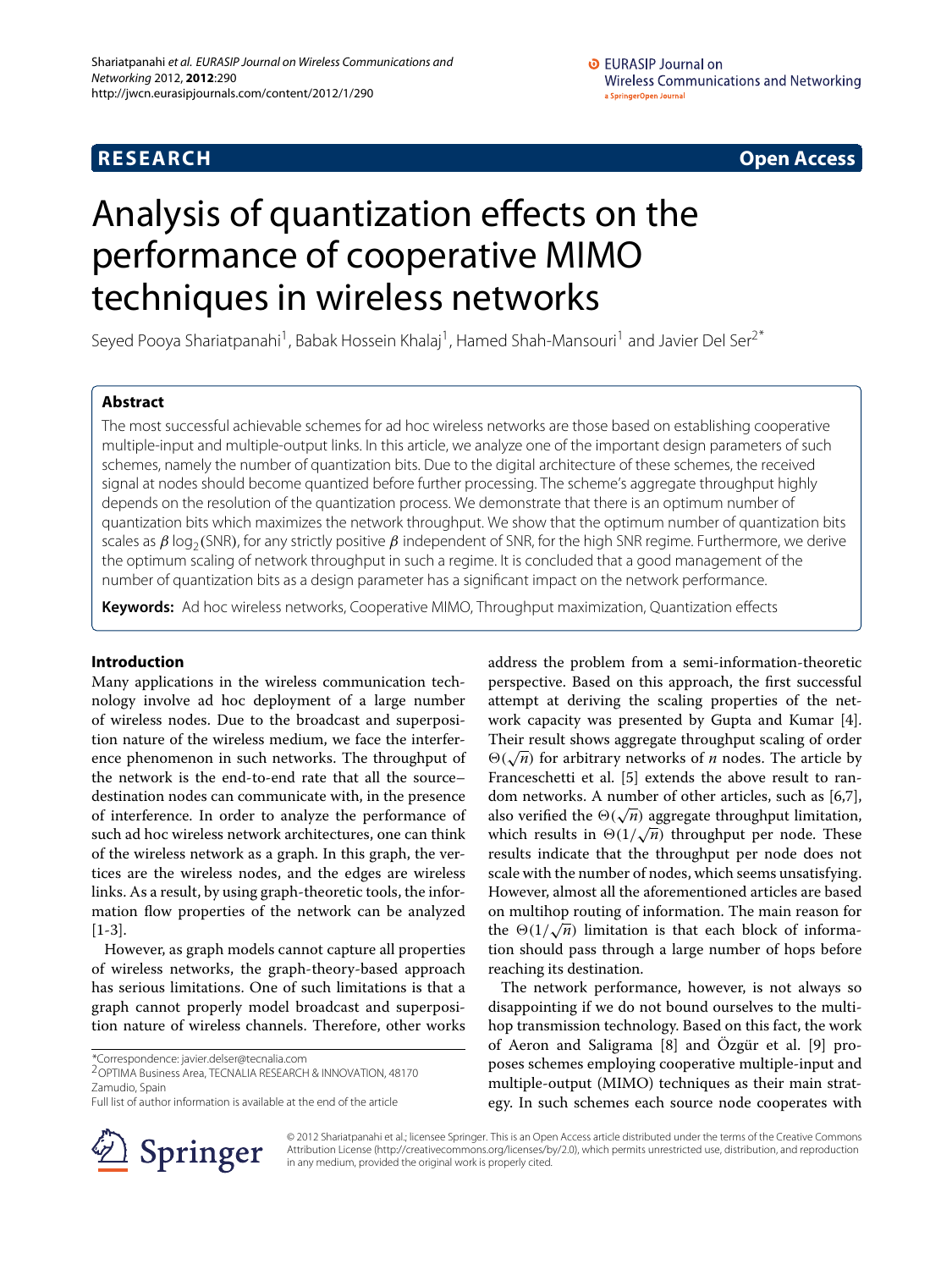the nearby nodes to form a virtual MIMO transmitter. In addition, local nodes at the receive side form a virtual MIMO receiver. Upon transmission of the MIMO signal, the received signals at the receive nodes should become quantized. After quantization and further cooperation, the data are sent to and decoded at the destination node.

The scheme proposed in [\[9\]](#page-10-7) achieves aggregate throughput of order *n*, which is superior comparing with the multihop-based results. This superior performance is due to the cooperative nature of the scheme. Consequently, it has sparked a new wave of interest in the researchers to investigate the role of cooperative MIMO schemes in ad hoc networks (e.g., see [\[10-](#page-10-8)[12\]](#page-10-9)).

However, in order to make such schemes practical and usable in real-life protocols, there is still a large number of issues to be addressed. For example, there is the question whether the scaling-based analysis results (as  $n \to \infty$ ) in [\[8](#page-10-6)[,9\]](#page-10-7) are reliable for finite size networks. In other words, how large should *n* be for the results to be valid? Similarly, many design parameters in [\[9\]](#page-10-7) are still not addressed in the literature. While optimizing these parameters has a great impact on proper operation of the network, it is not clear what the optimum values for such design parameters are as functions of network characteristics.

In this article<sup>a</sup>, we focus on one of the key design parameters of such schemes. As mentioned earlier, the nodes who act as the virtual MIMO receiver should quantize the received signal before sending these quantized data to the destination node for decoding. We focus on this quantization process, as this process is critical for the cooperative MIMO operation. The main questions we address in this article are: Does optimization of the number of quantization bits have a great effect on network throughput? How many number of bits each receive node should use for the quantization process? At high signalto-noise ratios (SNR), what is the optimum choice for the number of quantization bits? How does the network throughput behave in high SNR regime?

In order to address the above issues, we analyze an inherent trade-off in determining the "proper" number of quantization bits. By increasing the number of quantization bits, the capacity of the virtual MIMO link is increased. However, the amount of data that the receive nodes should send to the destination node is increased as well. These two phenomena have competing effects on the network throughput. For analyzing this trade-off, we formulate the problem and find the optimum number of quantization bits maximizing the network throughput.

In order to clarify contributions of this article compared with [\[9](#page-10-7)[,10\]](#page-10-8), it should be noted that our focus in this article is on the optimization of the quantization process, rather than on proposing a new network communication scheme. In fact, the issue of optimization of number of quantization bits is not addressed in [\[9,](#page-10-7)[10\]](#page-10-8) while as will

be shown, intelligent management of this issue results in significant throughput enhancement.

The structure of the article is as follows. In ["Network model"](#page-1-0) section, we state our network model. In ["Managing the number of quantization bits"](#page-3-0) section, we investigate the role of quantization bits and the resulting inherent trade-off. ["Numerical illustrations"](#page-7-0) section contains helpful numerical illustrations. Finally, the article ends with conclusion.

At last, we review the notations used throughout the article. We use Knuth's asymptotic notation as follows [\[13\]](#page-10-10):  $f(n) = O(g(n))$  if there exists positive constants  $c_0$ and  $n_0$  such that for all  $n > n_0$  we have  $0 < f(n) < c_0g(n)$ ,  $f(n) = \Omega(g(n))$  if  $g(n) = O(f(n)), f(n) = \Theta(g(n))$  if  $f(n) = O(g(n))$  and  $f(n) = \Omega(g(n))$ . Also, matrices and vectors are indicated in boldface,  $(\cdot)^H$  is the Hermitian operator, the expression  $f_1(x) \sim f_2(x)$  is equivalent to  $\lim_{x\to\infty} \frac{f_1(x)}{f_2(x)}$  = constant > 0, and,  $H(\cdot)$  is the entropy function.

#### <span id="page-1-0"></span>**Network model**

In this section, we describe the network model used in this article. First, general assumptions about the network and the wireless channel model are described. Then, the model used for establishing cooperative MIMO links in the network is described.

#### **General assumptions**

Consider a wireless network consisting of *n* nodes capable of both transmitting and receiving signals. The nodes are uniformly distributed in area *A* in a random manner. Each node intends to transmit information to exactly one other node, and is also the receiver of information from one other node, through a uniform random mapping. If the set of transmitting nodes at each time slot is called S, then the signal received by the *i*th node at time slot *m* is given by

$$
Y_i[m] = \sum_{k \in \mathbb{S}} H_{ik}[m] X_k[m] + Z_i[m], \qquad (1)
$$

where  $X_k[m]$  is the signal transmitted by node  $k$  at the time slot  $m$ , and  $Z_i[m]$  denotes noise at the receiver. The wireless channel between nodes *i* and *k* at time slot *m* is modeled as

$$
H_{ik}[m] = \sqrt{G}r_{ik}^{-\alpha/2}e^{j\theta_{ik}[m]},
$$
\n(2)

where  $r_{ik}$  is the distance between nodes *i* and *k*,  $\alpha$  is the path loss exponent,  $\theta_{ik}$  is the random phase change between nodes *i* and *k* which is uniformly distributed in the range  $[0, 2\pi)$ , and *G* denotes antenna gain. This channel model has broadly been used in the literature, e.g., see [\[9](#page-10-7)[,10\]](#page-10-8). Network throughput is defined as the rate at which all the source nodes send their information to destination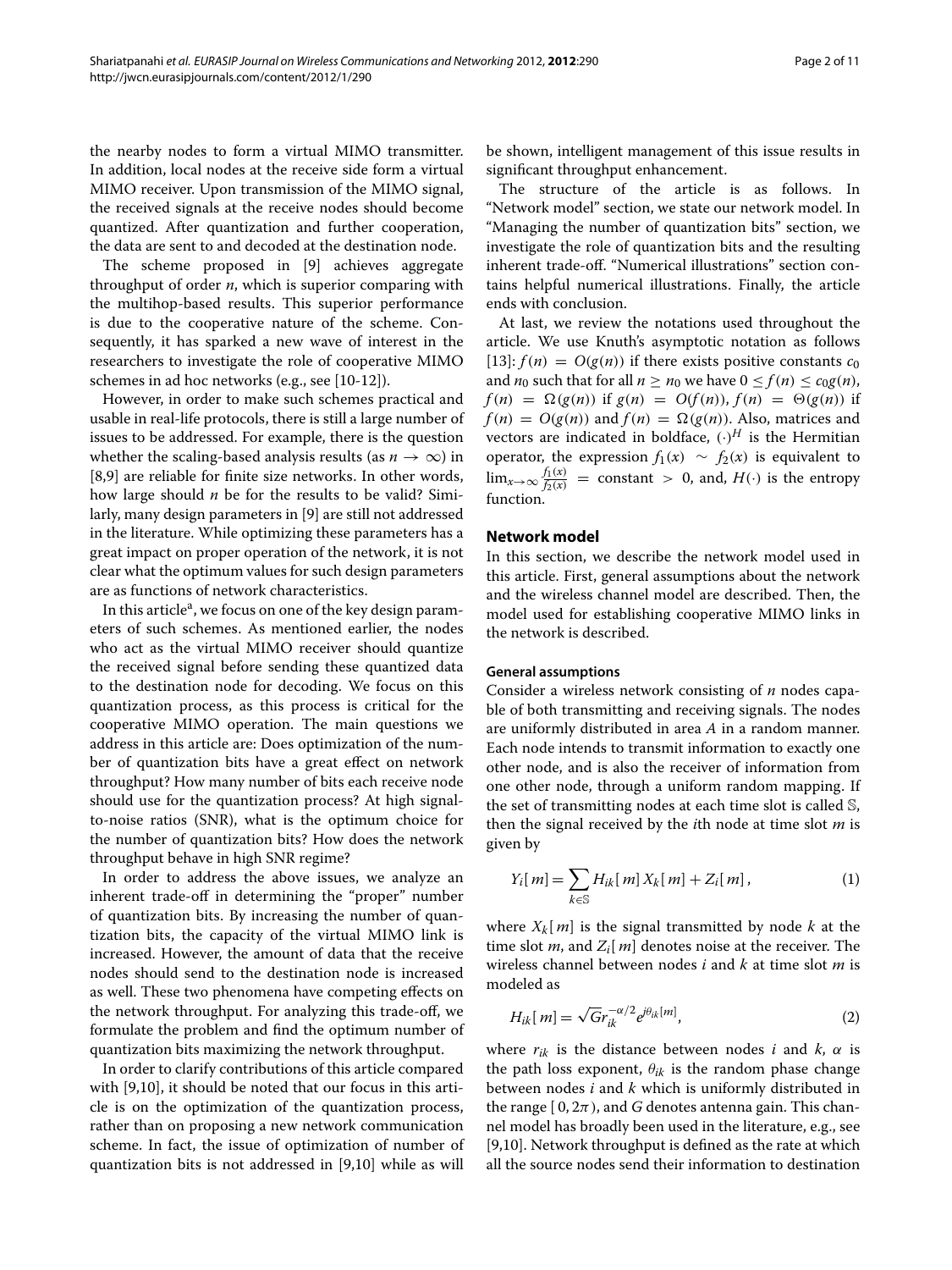nodes and depends on the spatio-temporal transmission strategies used in the network as discussed later.

# **Establishing cooperative MIMO links**

The scheme considered in this article is based on cooperative MIMO transmission introduced in [\[9\]](#page-10-7) and consists of the following three phases. In the first phase, each node shares its data between nearby nodes, such that these nodes can help in transmitting the data. In the second phase, those nearby nodes form virtual MIMO transmitters and transmit MIMO signals toward their destinations. In the last phase, upon reception of the signals transmitted in the second phase, the nearby nodes at the destination side form a virtual MIMO receiver and cooperate with each other to decode the original data at the destination node. As an example of such strategy, we continue our discussion based on the framework developed in [\[10\]](#page-10-8). In the network, each node is a source of data for exactly one other node, and also, it is destination of data for exactly one other node. Now, we describe the transmission procedure through which all source nodes transmit their data to the corresponding destinations in three phases. According to [\[10\]](#page-10-8), the three transmission phases can be detailed as follows:

• **Phase 1:** Partition the network area into equal clusters such that each cluster contains <sup>M</sup> nodes. Suppose that every source node has ML bits to transmit to its destination. Let us focus on one source node *s*. Node <sup>s</sup> distributes its ML bits among other nodes inside its cluster, <sup>L</sup> bits for each. In order to do this, node  $s$  maps a data block of length  $L$  to a Gaussian codeword of length *C*0, and transmits this codeword to another node inside its cluster. This action takes  $C_0$  time slots. Then, s repeats the same action for all other nodes in the cluster in a round robin manner to distribute all the ML bits. Accordingly, such process takes  $(M - 1)C_0$  time slots. Since all the nodes in this cluster are source for some other nodes in the network, each node inside the cluster should repeat the whole procedure described above, as *s* did, one-by-one. This results in  $M(M-1)C_0$  time slots needed for this specific cluster. This intra-cluster activity is done simultaneously in one-fourth of the clusters by a 4-TDMA spatial reuse scheme. (The k-TDMA spatial reuse strategy was first proposed in [\[4\]](#page-10-2) and is a widely known concept in the literature. For details refer to [\[4,](#page-10-2)[9,](#page-10-7)[10\]](#page-10-8).) Thus, the total time needed for all the source nodes in the network (which are, in fact, all the nodes in the network) to distribute their data inside their clusters is

> $\mathbb{D}(\text{phase 1)} = 4M(M-1)C_0 = 4M(M-1)\frac{L}{R}$  $\frac{2}{R_0}$ , (3)

where the rate of each transmission—i.e., the number of bits per slot—is  $R_0 \triangleq L/C_0$ . In this phase, the transmission from node  $i$  to node  $j$  is with transmission power  $Pr_{ij}^{\alpha}$ . It should be noted that by increasing transmit power  $P$ ,  $R_0$  cannot be made arbitrarily large, and it reaches a saturation value due to inter-cluster interference.

• **Phase 2:** Consider the source node *s*. Its destination is located in some other cluster called the receive cluster. After completing phase 1, ML bits of <sup>s</sup> is distributed among <sup>M</sup> nodes inside its cluster. Thus, each node in the cluster has <sup>L</sup> bits of *s*. In this phase, every node maps <sup>L</sup> bits of <sup>s</sup> to a *C*1-long Gaussian codeword. Then, all nodes transmit their codewords simultaneously similar to a virtual MIMO

transmitter. Each node transmits with power  $P \frac{r_{SD}^{\alpha}}{M}$ , where  $r_{SD}$  is the distance between the centers of the transmit cluster and the receive cluster. We denote the transmission rate of each node by  $R_1 \triangleq \frac{L}{C_1}$ . Each source node in the network needs a MIMO transmission shot as explained above, in order to deliver its data. Since we have a total of <sup>n</sup> source nodes in the network, an order of <sup>n</sup> MIMO shots, and accordingly, <sup>n</sup> time slots is required for this phase. Thus, the total number of time slots for this phase is<sup>b</sup>

$$
\mathbb{D}(\text{phase 2}) = 2nC_1 = 2n\frac{L}{R_1}.\tag{4}
$$

• **Phase 3:** Consider a given receive cluster with <sup>M</sup> nodes. Each receive cluster, in phase 2, has acted as a virtual MIMO receiver. However, since the received signals at each virtual MIMO receiver (each cluster) are not collocated (and are distributed among the nodes in the cluster), we cannot decode the message. Thus, in phase 3 we should gather these distributed signals at the destination, which will then decode the original message.

Consider a specific destination node named d which we assume to be the destination of source node <sup>s</sup>. As described earlier, in the second phase the nodes in the cluster of <sup>s</sup> send the information belonging to <sup>s</sup> in *C*<sup>1</sup> time slots in a MIMO fashion. Thus, after the second phase, every node in the receive cluster has received  $C_1$  real numbers. These real numbers are the MIMO observations received at the antenna of each node in the receive cluster. Since we have to gather all these analog signals at the destination nodes *d* for the decoding process, we first have to quantize the analog observations. Thus, every node quantizes each observation with Q bits. Therefore, each node in the receive cluster has *QC*<sup>1</sup> bits which should be passed to *d*. Consequently, every node passes *QC*<sup>1</sup> bits to <sup>d</sup> in a TDMA manner using codewords of length *C*<sup>0</sup> exactly as in phase 1, providing the total of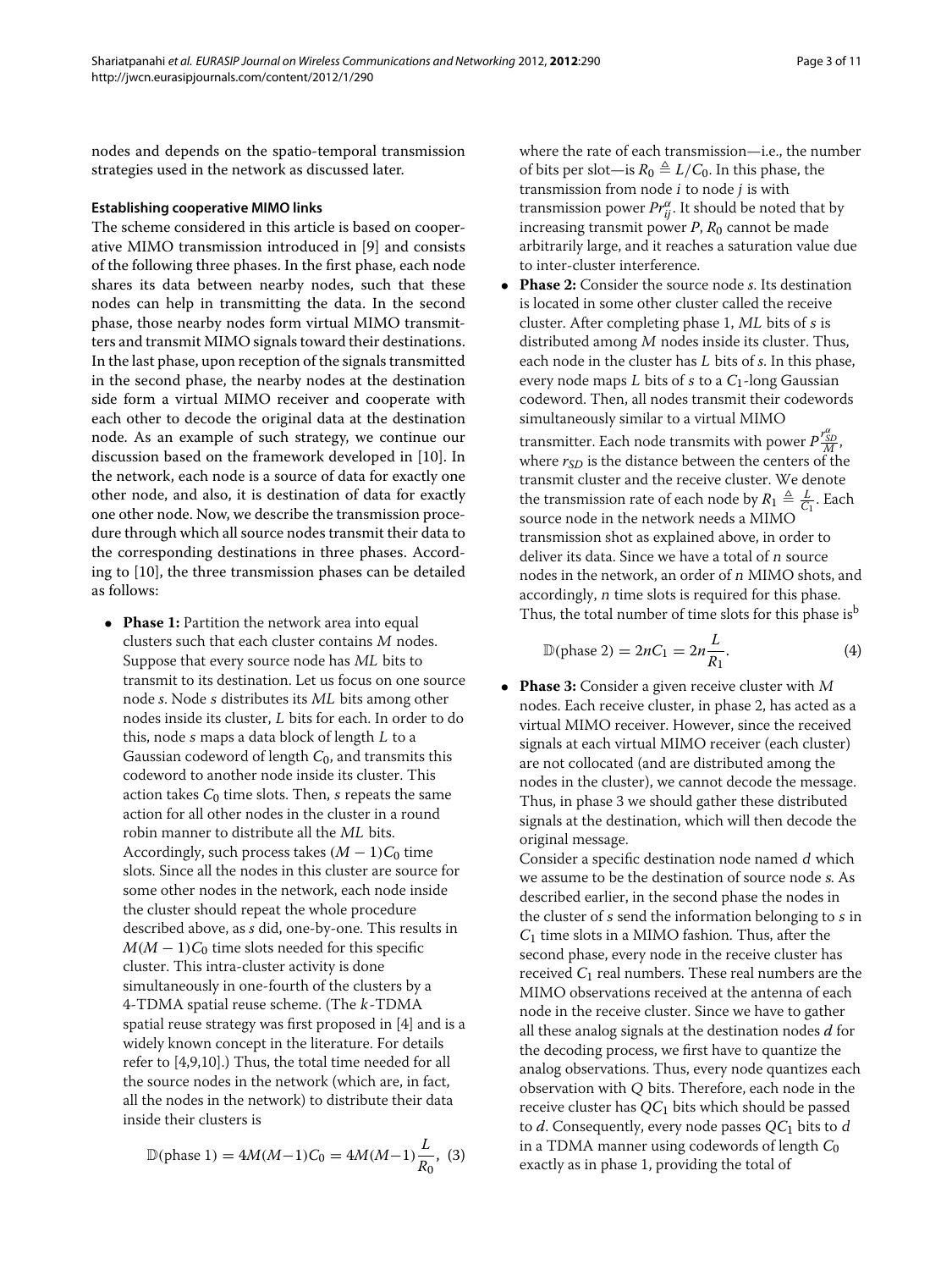$(M-1)C_0$  codewords for destination *d*. Finally, from these  $(M - 1)C_0$  codewords (along with the analog data already received at the second phase in *d*), node d decodes the whole ML bits of <sup>s</sup>.

This procedure should be repeated for all destination nodes in receive cluster. Since, there are <sup>M</sup> destination nodes in the receive cluster, each one should get its  $(M - 1)QC_1$  bits from other nodes, one-by-one. Considering the 4-TDMA spatial reuse strategy between clusters (as in the first phase), the total time slots needed for this phase is given by

$$
\mathbb{D}(\text{phase 3}) = 4M(M-1)C_0C_1Q/L = 4M(M-1)\frac{LQ}{R_0R_1}.
$$
\n(5)

Consequently, the total time required for this scheme for large values of  $M$  is

$$
\mathbb{D} = 4M^2 \frac{L}{R_0} + 2n \frac{L}{R_1} + 4M^2 \frac{LQ}{R_0 R_1}.
$$
 (6)

Since the total of *nML* bits is delivered, the effective throughput will be

$$
T = \frac{nML}{4M^2 \frac{L}{R_0} \left(1 + \frac{Q}{R_1}\right) + 2n \frac{L}{R_1}}.
$$
 (7)

Accordingly, by optimizing <sup>M</sup> with respect to the achievable throughput *T*, as [\[10\]](#page-10-8):

$$
M^{opt} = \left(\frac{R_0}{2(R_1 + Q)}\right)^{1/2} \sqrt{n},\tag{8}
$$

the optimum throughput will be

$$
T^{opt} = \left(\frac{R_0 R_1^2}{32(R_1 + Q)}\right)^{1/2} \sqrt{n}.
$$
 (9)

It is useful to note that the receive power at each of the nodes is bounded in the third phase as [\[10\]](#page-10-8)

$$
Pa^2 \le P^{\text{rec}} \le Pb^2,\tag{10}
$$

where

$$
a \triangleq (2 - \sqrt{2})^{\alpha/2}, \quad b \triangleq (2 + \sqrt{2})^{\alpha/2}. \tag{11}
$$

The above framework is sufficient for our purposes in this article. However, an interested reader can find more detailed explanation of the scheme by referring to [\[10\]](#page-10-8). In the next section, we use this simple scheme to begin analyzing the quantization effects in the second and third phases described above.

# <span id="page-3-0"></span>**Managing the number of quantization bits**

The quantization process in the cooperative MIMO strategy is a critical operation before any further action for decoding. That is due to the fact that in order to pass the received information-carrying signal to the destination node (the decoder), these signals should first become quantized. These quantized signals constitute the information based on which the original data are recovered as will be discussed in this section.

# **Two stage cooperative MIMO network**

Our goal is to study the effect of choosing a proper value for the number of quantization bits, on the performance of the network in terms of throughput. Thus, here we analyze a trade-off between the number of quantization bits, and the achieved throughput of the virtual MIMO channel. In fact, by decreasing *Q*, each node has to represent its received analog signal with more ambiguity. The distortion due to quantization, acts as an added noise and makes the MIMO decoding at the destination node more difficult. Consequently, the capacity of the virtual MIMO link is decreased. In other words, by decreasing the number of quantization bits, *Q*, *R*<sup>1</sup> in Equation [\(9\)](#page-3-1) is decreased. In addition, as our goal is to achieve a low traffic load in the third phase, we have to decrease the number of quantization bits. In other words, by decreasing *Q*, the denominator of [\(9\)](#page-3-1) is decreased. These are two competing effects which shape the trade-off behavior inherent in the problem.

As it is clear from Equation [\(9\)](#page-3-1), optimizing *Q* will result in improvement in the pre-constant value of the throughput. Thus, the best *Q* can be found by solving the following optimization problem:

<span id="page-3-3"></span>
$$
\arg\max_{Q} \frac{R_1(Q)^2}{R_1(Q) + Q}.\tag{12}
$$

<span id="page-3-1"></span>To this end, we need to understand how  $R_1$  increases as *Q* is increased. *R*<sup>1</sup> is proportional to the MIMO capacity between the clusters in the second phase, i.e.,

$$
R_1 = \frac{1}{M} C_{\text{MIMO}},\tag{13}
$$

<span id="page-3-4"></span>where  $C_{\text{MIMO}}$  is the capacity of the cooperative MIMO link. The second phase signal model results in [\[9\]](#page-10-7)

<span id="page-3-2"></span>
$$
\mathbf{Y}_{j} = \mathbf{H}_{ij}\mathbf{X}_{i} + \mathbf{N}_{j},\tag{14}
$$

where  $X_i$  is the transmitted signal vector by the nodes in the transmit cluster, and  $Y_i$  is the received signal vector at the nodes in the receive cluster. Also,  $H_{ii}$  is the channel matrix of the cooperative MIMO setup, and **N***<sup>j</sup>* is the additive noise-plus-distortion vector added at the receive nodes. The noise-plus-distortion vector consists of two parts, namely the thermal noise (**Z**), and the quantization distortion (**D**)

<span id="page-3-5"></span>
$$
N_j = Z_j + D_j. \tag{15}
$$

We consider the thermal noise of receiving nodes to be independent from each other. The thermal noise at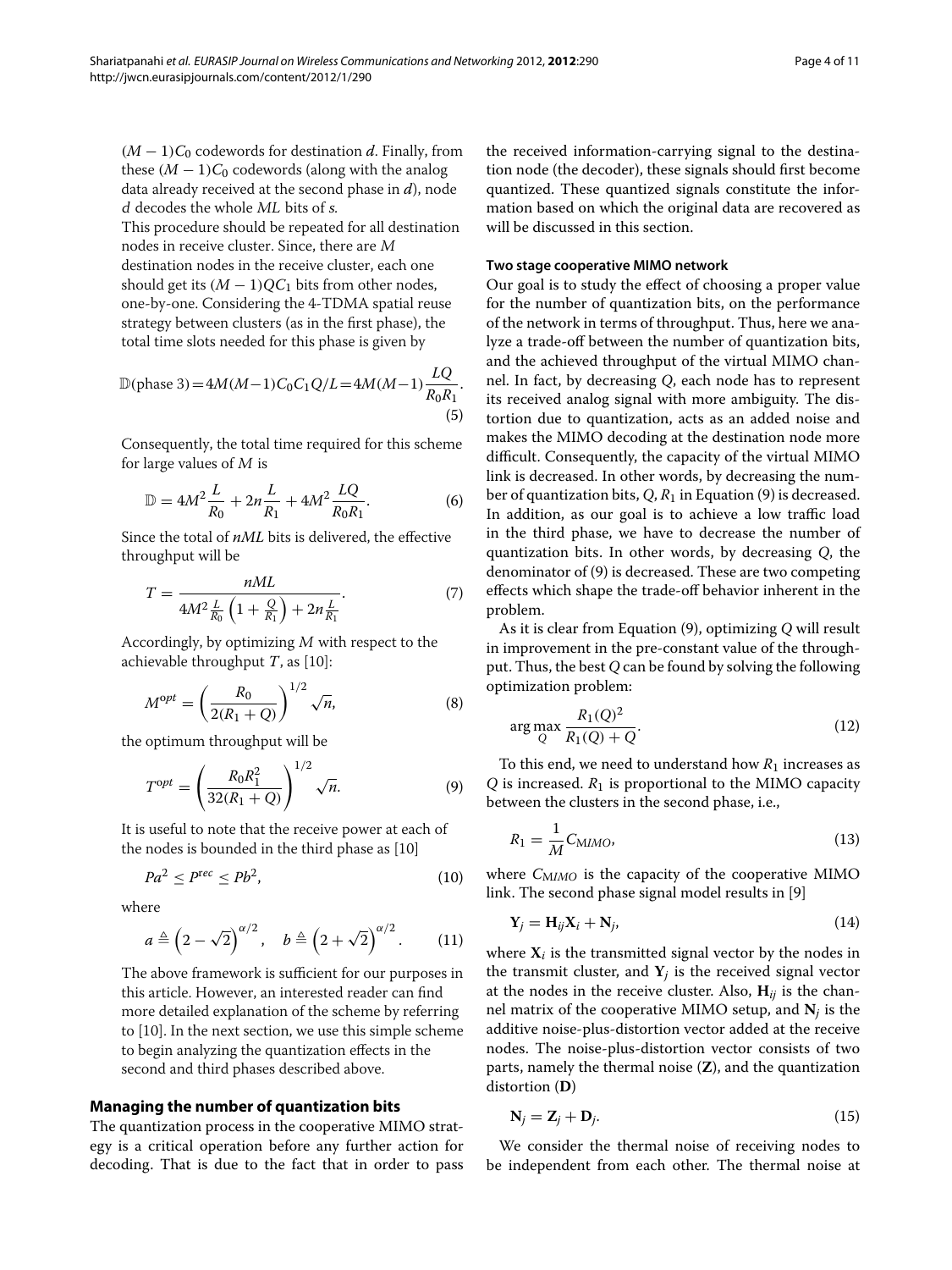different nodes are assumed to have power  $\sigma^2$ . The quantization distortion of the receive node *i* depends on *Q*, and based on the rate-distortion theory [\[14\]](#page-10-11) is equal to

$$
D_i = (P_i^{rec} + \sigma^2)2^{-Q},
$$
\n(16)

where  $P_i^{\text{rec}}$  is the power of the received signal at the node *i*. The received power for node *i* is the sum of the transmitted signals' power, diminished by the path loss effect. Given the fact that the power of each transmit node in the second phase is  $P^{\frac{r_{SD}^{\omega}}{M}}$ , we will have that [\[9\]](#page-10-7)

$$
P_i^{rec} = \sum_{k=1}^{M} \frac{P}{M} \left(\frac{r_{SD}}{r_{ki}}\right)^{\alpha}.
$$
 (17)

By considering the quantization distortion as noise, the channel model represented in [\(14\)](#page-3-2) will be a MIMO channel with unequal noise power at the receive antennas. Obviously, this is not the best strategy since the distortion vector contains information about the transmitted signal and is not useless noise. However, with this assumption, we can note that  $R_1$  will be

<span id="page-4-0"></span>
$$
R_1 = \frac{1}{M} C_{MIMO} = \frac{1}{M} \mathbb{E} \left[ \log_2 \left( \frac{\det(\mathbf{\Sigma}_N' + \frac{\rho}{M} \mathbf{F} \mathbf{F}^H)}{\det \mathbf{\Sigma}_N'} \right) \right],
$$
\n(18)

(The detailed derivation of [\(18\)](#page-4-0) is presented in the Appendix.) where SNR is defined to be

$$
\rho \triangleq P/\sigma^2,\tag{19}
$$

and the expectation is with respect to the random channel phases. Also, we define the entries of the matrix **F** as  $(F)_{ik} \triangleq \gamma_{ik} \exp(j\theta_{ik})$ , where  $\gamma_{ik} \triangleq (\frac{r_{SD}}{r_{ki}})^{\alpha/2}$ . Also, from the geometry of the problem, we have that

$$
a \leq \gamma_{ik} \leq b. \tag{20}
$$

In addition,  $\mathbf{\Sigma'}_N$  is the noise-plus-distortion covariance matrix given by

$$
\Sigma'_N = \mathbb{E}[\mathbf{N}\mathbf{N}^H],\tag{21}
$$

where the expectation is with respect to **X** and **Z**. Therefore, it is diagonal with diagonal entries

$$
(\mathbf{\Sigma}_{N}^{\prime})_{ii} = 1 + \left(1 + \frac{\rho}{M} \sum_{k=1}^{M} \left(\frac{r_{SD}}{r_{ki}}\right)^{\alpha}\right) 2^{-Q}.\tag{22}
$$

It should be noted that due to the normalized values of distances in equation [\(22\)](#page-4-1), the distance of the transmit and receive clusters is not important, and consequently the value of  $R_1$  for all the cluster pairs is almost the same<sup>c</sup>.

Now we are in a position to note how decreasing *Q* decreases *R*1. By decreasing *Q*, the diagonal elements of the noise-plus-distortion covariance matrix stated in [\(22\)](#page-4-1) (i.e.,  $(\Sigma'_N)_{ii}$ ) will be increased. This results in a decreased value for  $R_1$ . By understanding these two competing effects, we have evaluated the trade-off mentioned above, which suggests that there is an optimum number of quantization bits. As will be shown later, proper management of this trade-off has a great effect on enhancing the network throughput.

# **Extension to hierarchical cooperation schemes**

The scheme explained in "Establishing cooperative MIMO links" section is a simple form of a more general scheme named Hierarchical Cooperation [\[9\]](#page-10-7). Consider a typical transmit cluster as explained in the previous sections. In the first phase, each node inside the cluster should distribute different data between other nodes inside the cluster. One can note that the process in phase 1 is very similar to the original problem in a smaller scale (by the original problem we mean: *n* nodes randomly distributed each having data for another node in the network). That is because the process in phase 1 and the original problem both consist of uniform traffic demand between the nodes of an specific area. Thus, we can divide the phase 1 into three sub-phases similar to the above-mentioned approach. The same story is true for the phase 3. Therefore, we can divide the phase 3 into three sub-phases too. This concept is illustrated in Figure [1.](#page-5-0) The big rectangles in Figure [1](#page-5-0) illustrate the three phases at the first level (top level) of the hierarchy. The first and third phases of the first level are divided again into another three phases which are shown by small rectangles. These small rectangles constitute the second level of the hierarchy. Consequent levels of hierarchy are built in the same manner up to *h* levels. The hierarchical cooperation with *h* stages has been analyzed in [\[9,](#page-10-7)[10\]](#page-10-8) in detail. By this approach, the network throughput is  $[10]$ <sup>d</sup>

<span id="page-4-4"></span><span id="page-4-2"></span>
$$
T = \left(\frac{R_0}{R_1}\right)^{\frac{1}{h}} \frac{R_1}{h \left[4\left(1 + \frac{Q}{R_1}\right)\right]^{(h-1)/2}} \left(\frac{n}{2}\right)^{1 - \frac{1}{h}}.
$$
 (23)

<span id="page-4-1"></span>As it is clear from Equation [\(23\)](#page-4-2), optimizing *Q* will result in improvement in the pre-constant value of the throughput. Consequently, the optimization problem becomes

<span id="page-4-3"></span>
$$
\arg \max_{Q} \left( \frac{R_0}{R_1(Q)} \right)^{\frac{1}{h}} \frac{R_1(Q)}{h \left[ 4 \left( 1 + \frac{Q}{R_1(Q)} \right) \right]^{(h-1)/2}}.
$$
 (24)

This optimization problem reduces to [\(12\)](#page-3-3) by putting  $h = 2$ .

In [\[11](#page-10-12)[,12\]](#page-10-9), it has been observed that phases 1 and 3 can be manipulated in a more effective way in terms of delay.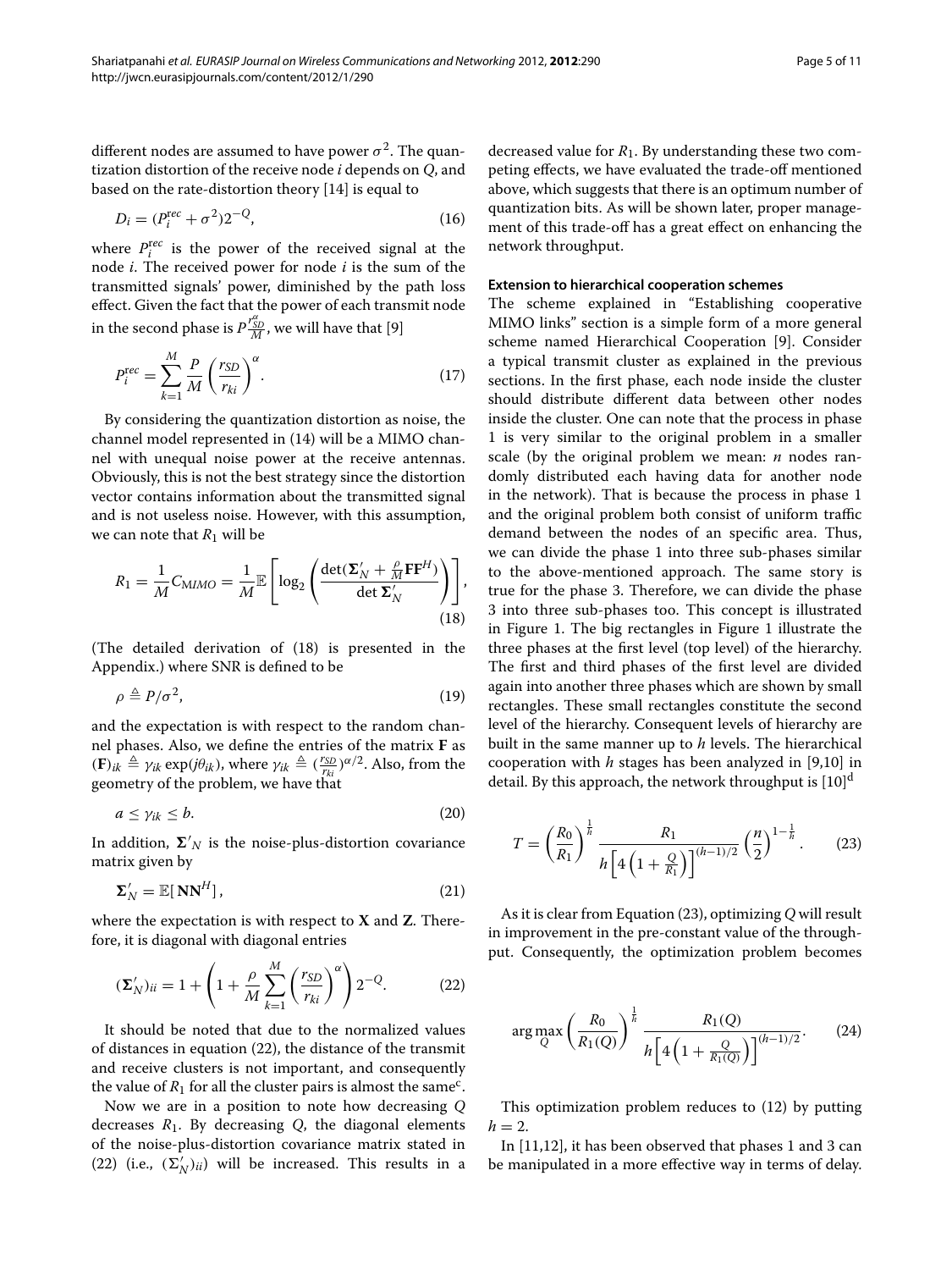

<span id="page-5-0"></span>It has been shown that this modified scheme achieves the throughput<sup>e</sup> given by  $[12]$ 

<span id="page-5-3"></span>
$$
T = \frac{R_0}{h \left(1 + \frac{R_1}{Q}\right)^{(h-1)/h} \left(\frac{4Q}{R_1}\right)^{(h-1)/2}} \left(\frac{n}{2}\right)^{\frac{h-1}{h}}.
$$
 (25)

For this delay-effective scheme, the optimization problem becomes

<span id="page-5-1"></span>
$$
\arg \max_{Q} \frac{R_0}{h \left(1 + \frac{R_1(Q)}{Q}\right)^{(h-1)/h} \left(\frac{4Q}{R_1(Q)}\right)^{(h-1)/2}}.
$$
 (26)

In order to analyze the above optimization problems  $((24)$  $((24)$  and  $(26)$ , we need to have more understanding of the behavior of *R*<sup>1</sup> as a function of *Q*. The exact expression for  $R_1$  is the solution to the quantized MIMO channel capacity problem (Equation [18\)](#page-4-0), which is very difficult to work with.

Therefore, by some simple observations, we propose a simple approximation for the behavior of  $R_1$  as a function of *Q* as follows. Consider a typical MIMO transmission between two clusters. By varying the value of *Q*, the observed quantization noise in the diagonal elements of  $\mathbf{\Sigma}_N^\prime$  in Equation [\(22\)](#page-4-1) varies accordingly. By substituting the covariance matrix  $\Sigma'_N$  in Equation [\(18\)](#page-4-0), we can quantify the functionality of  $R_1$  as a function of Q. Figure [2](#page-5-2) shows a typical numerical example of *R*<sup>1</sup> as a function of *Q* derived by Equation [\(18\)](#page-4-0). This figure shows that at small values of *Q*, the rate grows almost linearly with *Q*, until it gets a saturation value. In this saturation point, increasing *Q* does not help improving *R*1. Let *Rs* be the saturation value for *R*1. Then we have

$$
R_s = \frac{1}{M} \mathbb{E} \left[ \log_2 \det \left( \mathbf{I} + \frac{\rho}{M} \mathbf{F} \mathbf{F}^H \right) \right]. \tag{27}
$$

We can roughly say that this happens when the quantization distortion is negligible comparing with the thermal noise. Also, we see that until we reach this saturation point, it makes sense to approximate the curve with a linear one. Thus, we approximate  $R_1(Q)$  by a piecewise linear function as depicted in Figure [3.](#page-6-0) The first parameter of this approximation is  $R_s$  which is the saturation capacity. The second parameter is the number of bits required for getting closed to this saturation capacity, namely *Qs*. However, it should be noted that there are also some limitations for this kind of approximation. First, it should be noted that at low values of *Q*, Equation [\(18\)](#page-4-0) is not valid and apparently the value of  $R_1$  at  $Q = 0$  is zero. Second, it should be noted that Equation [\(18\)](#page-4-0) is not the capacity, and is just a lower bound, since we have assumed the quantization distortion to be just noise.

In order to find the optimum value of *Q* for the hierarchical cooperation scheme, we have to solve the problem [\(24\)](#page-4-3). It is clear that the optimum value for *Q* happens before or at the saturation point (i.e.,  $Q_s$ ). By assuming

<span id="page-5-2"></span>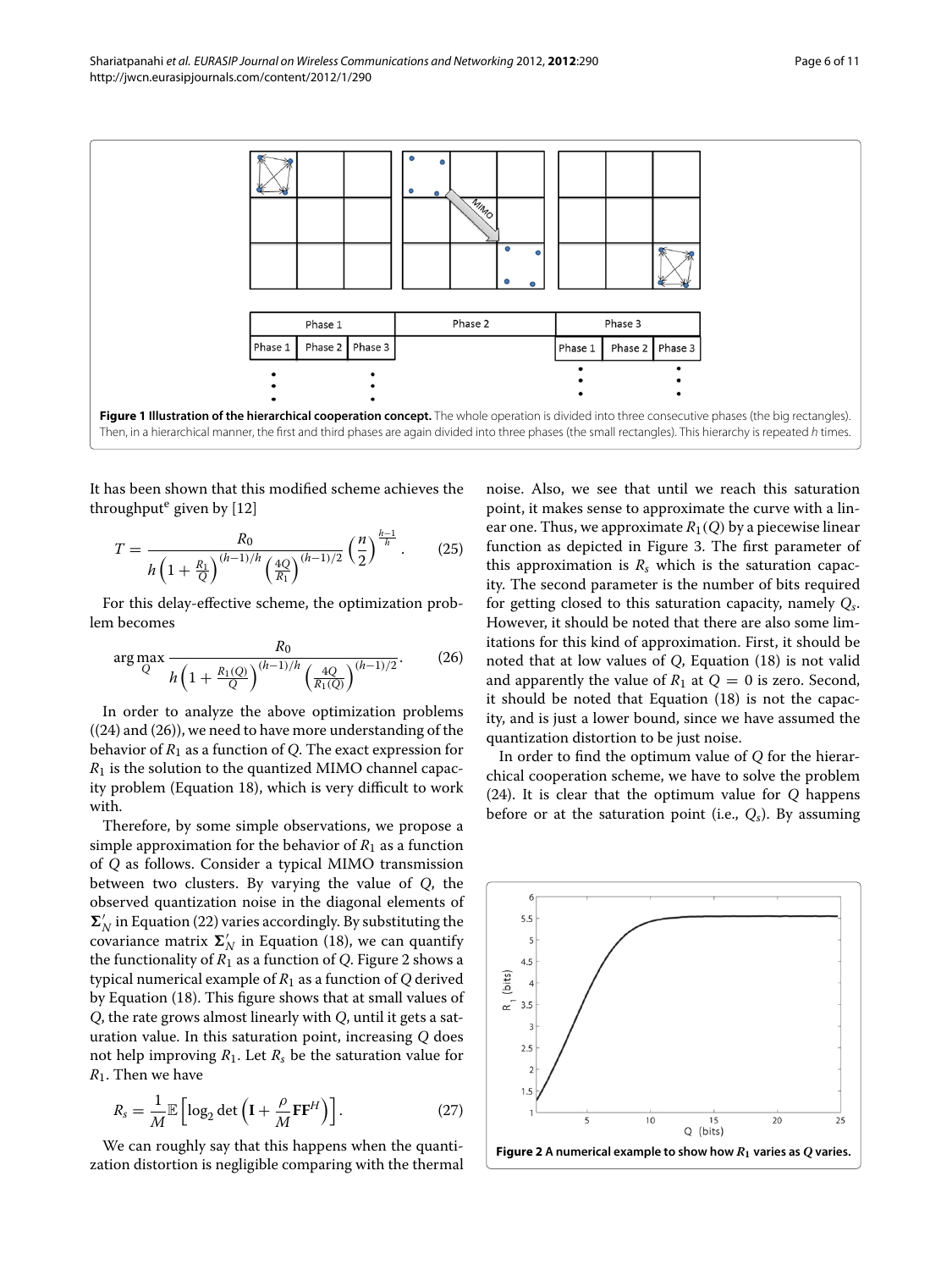

<span id="page-6-0"></span> $Q \leq Q_s$  in Equation [\(24\)](#page-4-3), we will have the following quantity to be maximized:

$$
\max_{Q} \frac{1}{h} R_0^{1/h} \frac{\left(\frac{R_s}{Q_s} Q\right)^{1-1/h}}{\left[4\left(1 + \frac{Q_s}{R_s}\right)\right]^{(h-1)/2}},\tag{28}
$$

which is maximized by putting  $Q = Q_s$ . This results in the following pre-constant value

$$
\frac{1}{h}R_0^{1/h} \frac{R_s^{1-1/h}}{\left[4\left(1+\frac{Q_s}{R_s}\right)\right]^{(h-1)/2}}.
$$
\n(29)

According to the above result, we should use the number of quantization bits needed to get near optimal MIMO capacity at saturation. But, further bit allocation will result in throughput loss, due to the extra load for the third phase.

In a similar way, we can analyze the optimization problem for the variant of the hierarchical cooperation scheme, proposed in [\[11\]](#page-10-12). By analyzing [\(26\)](#page-5-1) we see that any  $Q \leq Q_s$ maximizes the throughput pre-constant. Thus, the modified hierarchical cooperation scheme proposed in [\[11\]](#page-10-12) is very insensitive to the choice of the number of quantization bits, as long as, we do not choose a number larger than *Qs*. The corresponding pre-constant will be

$$
\frac{R_0}{h\left(1+\frac{R_s}{Q_s}\right)^{(h-1)/h}\left(\frac{4Q_s}{R_s}\right)^{(h-1)/2}}.
$$
\n(30)

The above discussions show that, in the hierarchical cooperation scheme and its variant, it is best to allocate enough quantization bits to have a near-optimal MIMO link in the second phase.

#### **Analysis in the high SNR regime**

One important issue is the behavior of the optimum number of quantization bits, and the network throughput pre-constant in the high SNR regime (i.e.,  $\rho \rightarrow \infty$ ). In this section, we carry out this analysis, and prove that the optimum number of quantization bits scales as  $\Theta(\log_2(\rho))$ . With this optimum scaling, the optimum throughput preconstant scaling is of order  $\Theta(\log_2(\rho)^{1-1/h})$ .

In order to understand this issue, first, we should analyze  $R_1$  in the high SNR regime. Equation [\(18\)](#page-4-0) is very difficult to work with. Thus, we derive upper and lower bounds for [\(18\)](#page-4-0) which are easier to work with. To do so, we put

$$
1 + \frac{(P_{\min}^{rec} + \sigma^2)2^{-Q}}{\sigma^2} \le (\Sigma'_N)_{ii} \le 1 + \frac{(P_{\max}^{rec} + \sigma^2)2^{-Q}}{\sigma^2}
$$
(31)

where by using  $P_{\min}^{rec}$  and  $P_{\max}^{rec}$  from [\(10\)](#page-3-4) we will get

<span id="page-6-1"></span>
$$
1 + \frac{(Pa^2 + \sigma^2)2^{-Q}}{\sigma^2} \le (\Sigma'_N)_{ii} \le 1 + \frac{(Pb^2 + \sigma^2)2^{-Q}}{\sigma^2}.
$$
\n(32)

Also, we have from [\(20\)](#page-4-4)

<span id="page-6-3"></span><span id="page-6-2"></span>
$$
a \exp(j\theta_{ik}) \leq (\mathbf{F})_{ik} \leq b \exp(j\theta_{ik})
$$
  
 
$$
a(\mathbf{G})_{ik} \leq (\mathbf{F})_{ik} \leq b(\mathbf{G})_{ik}
$$
 (33)

where the entries of the matrix **G** are defined to be  $(\mathbf{G})_{ik} \triangleq$  $\exp(j\theta_{ik})$ . Now that we have bounds for the elements of the matrices  $\Sigma'_N$  and **F** in [\(32\)](#page-6-1) and [\(33\)](#page-6-2), respectively, by inserting them into [\(18\)](#page-4-0) the following bounds will result

$$
\frac{1}{M} \mathbb{E}\left[\log_2 \det\left(\mathbf{I} + \frac{1}{M} \frac{\rho a^2}{1 + (\rho b^2 + 1)2^{-Q}} \mathbf{G} \mathbf{G}^H\right)\right] \le R_1 \le \frac{1}{M} \mathbb{E}\left[\log_2 \det\left(\mathbf{I} + \frac{1}{M} \frac{\rho b^2}{1 + (\rho a^2 + 1)2^{-Q}} \mathbf{G} \mathbf{G}^H\right)\right].
$$
\n(34)

In other words, for deriving [\(34\)](#page-6-3) we have used Equation [\(18\)](#page-4-0), where, we need using the bounds for the received signal powers at different nodes stated in [\(10\)](#page-3-4) and the inequalities in [\(20\)](#page-4-4), both originally derived in [\[9\]](#page-10-7).

The above bounds on  $R_1$  demonstrate an interesting fact. If we do not increase *Q* as SNR increases, for *R*<sup>1</sup> we will have

$$
\frac{1}{M} \mathbb{E} \left[ \log_2 \det \left( \mathbf{I} + \frac{1}{M} \frac{a^2}{b^2} 2^Q \mathbf{G} \mathbf{G}^H \right) \right] \le \lim_{\rho \to \infty} R_1
$$
\n
$$
\le \frac{1}{M} \mathbb{E} \left[ \log_2 \det \left( \mathbf{I} + \frac{1}{M} \frac{b^2}{a^2} 2^Q \mathbf{G} \mathbf{G}^H \right) \right],
$$
\n(35)

and consequently, the pre-constant for the two-stage system  $(9)$  is bounded<sup>f</sup> as

$$
\lim_{\rho \to \infty} \sqrt{\frac{R_0 R_1^2}{32(R_1 + Q)}} < \infty. \tag{36}
$$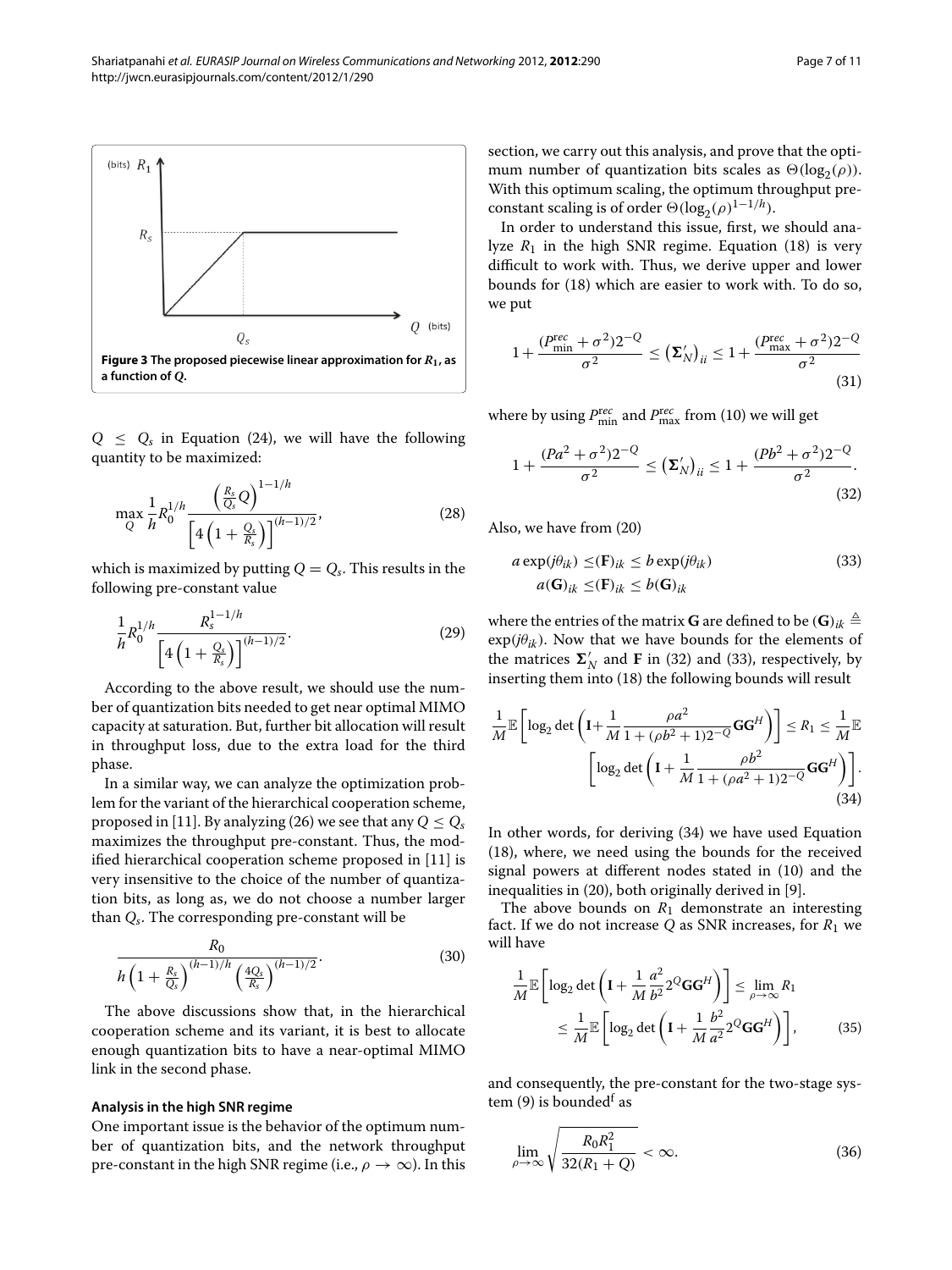However, if we set  $Q = \beta \log_2(\rho)$ , for values of  $0 < \beta < 1$ , the upper bound in the high SNR regime will be given by

$$
R_{up} \triangleq \frac{1}{M} \mathbb{E} \left[ \log_2 \det \left( \mathbf{I} + \frac{1}{M} \frac{\rho}{1 + (\rho a^2 + 1)2^{-Q}} b^2 \mathbf{G} \mathbf{G}^H \right) \right]
$$
  

$$
\sim \frac{1}{M} \mathbb{E} \left[ \log_2 \det \left( \mathbf{I} + \frac{1}{M} \frac{b^2}{a^2} \rho^\beta \mathbf{G} \mathbf{G}^H \right) \right]
$$
  

$$
= \frac{1}{M} \mathbb{E} \left[ \sum_i \log_2 \left( 1 + \frac{1}{M} \frac{b^2}{a^2} \rho^\beta \lambda_i^2 \right) \right]
$$
  

$$
\sim \log_2 \left( \frac{b^2}{a^2} \rho^\beta \right) + C = \log_2 \left( \frac{b^2}{a^2} \right) + \beta \log_2(\rho) + C,
$$
 (37)

where

<span id="page-7-2"></span>
$$
C \triangleq \frac{1}{M} \sum_{i} \mathbb{E} \log_2 \left( \frac{1}{M} \lambda_i^2 \right). \tag{38}
$$

In [\(37\)](#page-7-1) and [\(38\)](#page-7-2),  $\lambda_i$ 's are singular values of **G** which are independent of  $\rho$ . Also, in the case of  $\beta > 1$ , by similar calculations, we will have

$$
R_{up} \sim \log_2(b^2) + \log_2(\rho) + C.
$$
 (39)

Finally, for  $\beta = 1$ :

$$
R_{up} \sim \log_2(\frac{b^2}{1+a^2}) + \log_2(\rho) + C.
$$
 (40)

A similar analysis holds for the lower bound. Thus, by choosing  $Q = \beta \log_2(\rho)$ , for any  $\beta > 0$ ,

$$
\log_2(\rho) + C_1' \le R_1 \le \log_2(\rho) + C_2',\tag{41}
$$

where  $C_1'$  and  $C_2'$  are two constant values independent of SNR. The inequalities in  $(41)$  indicate that  $R_1$  is of the order  $log_2(\rho)$ , and accordingly the pre-constant for the two-stage scheme [\(9\)](#page-3-1) will increase as

$$
\sqrt{\frac{R_0 R_1^2}{32(R_1 + Q)}} \sim \sqrt{\log_2(\rho)}.
$$
\n(42)

Also, by a similar approach, we see that for the *h*-stage hierarchical cooperation scheme, with the throughput indicated in [\(23\)](#page-4-2), the pre-constant scaling is of order

$$
\left(\frac{R_0}{R_1}\right)^{\frac{1}{h}} \frac{R_1}{h \left[4\left(1+\frac{Q}{R_1}\right)\right]^{(h-1)/2}} \sim \log_2(\rho)^{1-\frac{1}{h}}.\tag{43}
$$

In addition, for the modified *h*-stage scheme, with the throughput stated in [\(25\)](#page-5-3), the pre-constant will be independent of  $\rho$  in the scaling sense.

Finally, we prove that the scaling choice of  $Q =$  $\Theta(\log_2(\rho))$  is order-optimal. First, we show that no scaling order larger than this results in higher throughput. We have observed that by the scaling of  $Q = \Theta(\log_2(\rho))$ , the scaling of  $R_1$  is as  $R_1 = \Theta(\log_2(\rho))$ . Choosing a larger scaling than  $Q = \Theta(\log_2(\rho))$  for *Q*, does not help improving the scaling order of  $R_1$ . That is because  $R_1 = \Theta(\log_2(\rho))$  <span id="page-7-1"></span>is the best achievable scaling even in the case of  $Q = \infty$ . Thus, increasing the scaling order of *Q* does not help improving the scaling order of *R*1. On the other hand, this action will deteriorate the pre-constant factor by increasing the third phase load. Consequently, no scaling larger than  $\Theta(\log_2(\rho))$  is the optimum scaling order.

Now, we prove that no scaling smaller than  $\Theta(\log_2(\rho))$ is the optimum choice. Suppose we scale  $Q$  as  $Q =$  $\Theta(f(\rho))$ , in which  $\lim_{\rho \to \infty} \frac{f(\rho)}{\log_2(\rho)} = 0$ . Thus, we have

<span id="page-7-4"></span>
$$
g(\rho) \triangleq \frac{\rho}{1 + (\rho b^2 + 1)2^{-f(\rho)}}
$$
\n
$$
= \frac{\rho}{1 + (\rho b^2 + 1)2^{-\log_2(\rho)\frac{f(\rho)}{\log_2(\rho)}}}
$$
\n
$$
= \frac{\rho}{1 + (\rho b^2 + 1)\rho^{-\frac{f(\rho)}{\log_2(\rho)}}}
$$
\n
$$
\sim \frac{1}{b^2} \rho^{\frac{f(\rho)}{\log_2(\rho)}}.
$$
\n(44)

Therefore, by similar calculations as in [\(37\)](#page-7-1), and using [\(44\)](#page-7-4), for the lower bound in [\(34\)](#page-6-3) we will have

$$
\frac{1}{M} \mathbb{E}\left[\log_2 \det\left(\mathbf{I} + \frac{1}{M} \frac{a^2}{b^2} \rho^{\frac{f(\rho)}{\log_2(\rho)}} \mathbf{G} \mathbf{G}^H\right)\right] \sim \log_2 \left(\frac{a^2}{b^2} \rho^{\frac{f(\rho)}{\log_2(\rho)}}\right) \sim f(\rho).
$$
\n(45)

<span id="page-7-3"></span>Similar analysis holds for the upper bound in [\(34\)](#page-6-3), and thus, we will have  $R_1 = \Theta(f(\rho))$ . Accordingly, the preconstant scaling for the hierarchical cooperation scheme is

$$
\left(\frac{R_0}{R_1}\right)^{\frac{1}{h}} \frac{R_1}{h \left[4\left(1 + \frac{Q}{R_1}\right)\right]^{(h-1)/2}} \sim f(\rho)^{1 - \frac{1}{h}},\tag{46}
$$

which has become worse when compared with [\(43\)](#page-7-5). Thus, the optimal scaling for *Q* is

$$
Q_{opt} = \Theta(\log_2(\rho)).\tag{47}
$$

# <span id="page-7-5"></span><span id="page-7-0"></span>**Numerical illustrations**

In this section, with the help of numerical illustrations, we investigate the above-discussed results and facts. The system considered in this section is the cooperative MIMO scheme explained in "Establishing cooperative MIMO links" section.

Consider Figure [4.](#page-8-0) This figure shows the pre-constant factor of the throughput (i.e.,  $\left(\frac{R_0 R_1^2}{32(R_1+Q)}\right)$  $\sqrt{1/2}$ from Equation [\(9\)](#page-3-1)) as function of *Q* in  $\rho$  = 25 dB. The figure contains three curves. The middle curve is the preconstant based on the relationship [\(18\)](#page-4-0) used for *R*1, which is the exact capacity of a MIMO channel with different noise powers at the receivers. The upper curve is based on the lower bound on  $R_1$  in [\(34\)](#page-6-3). The lower curve is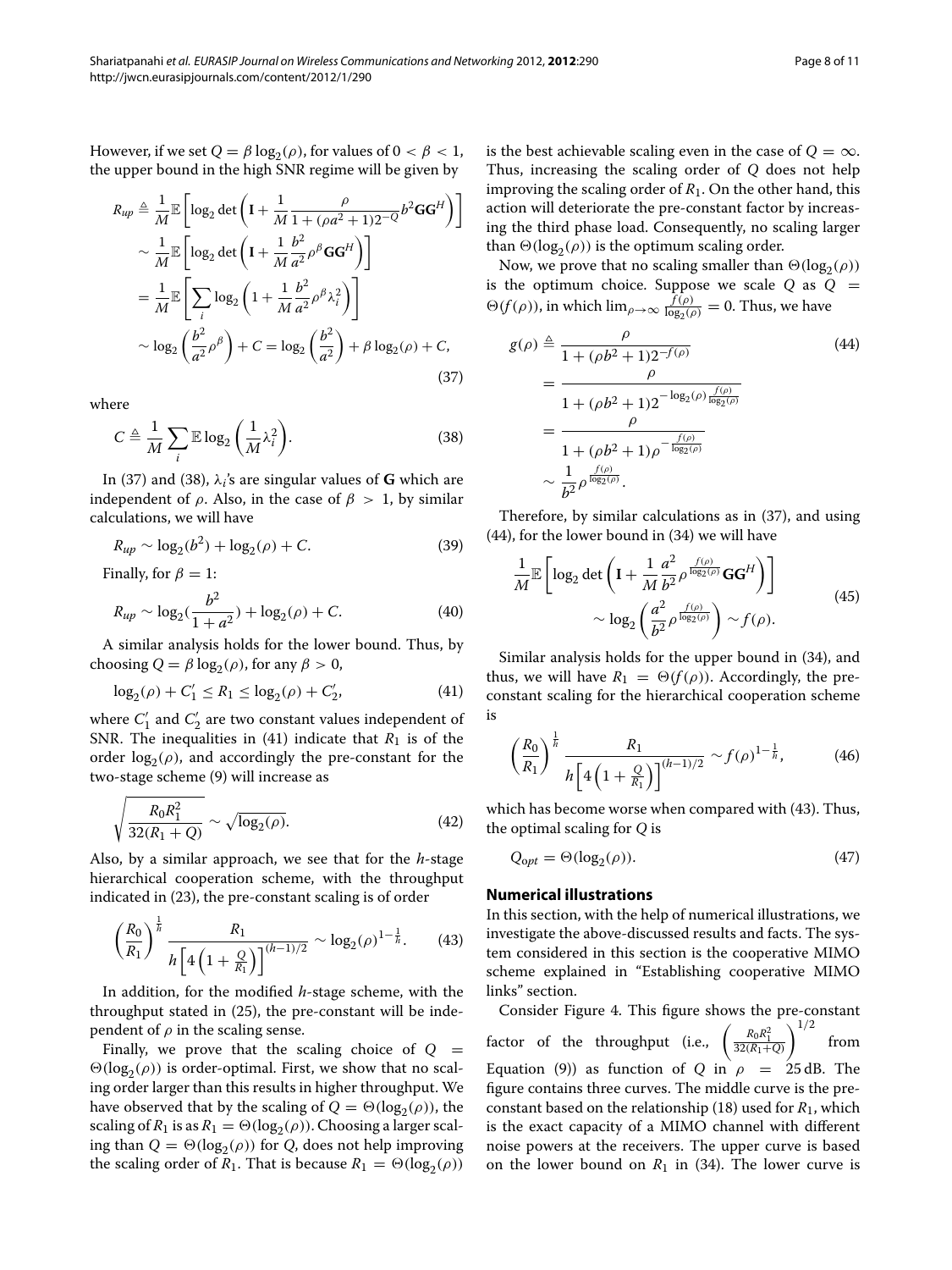

<span id="page-8-0"></span>based on the upper bound in [\(34\)](#page-6-3). This figure shows some interesting facts. The first fact is that there is an optimum choice of *Q* which maximizes the pre-constant value of the throughput. This *Q* is the optimal choice for handling the trade-off discussed in "Managing the number of quantization bits" section. The second fact is that the evaluation based on the lower and upper bound relations also shows the existence of an optimal value, but with a slightly different value for the optimum *Q*. The optimum *Q* derived based on these curves are 5.75, 10, and 15.25 bits at this specific SNR value.

The next issue is about the behavior of the optimum value of *Q* at different SNR levels. This issue is investigated in Figure [5.](#page-8-1) The three curves in this figure are derived in

<span id="page-8-1"></span>



<span id="page-8-2"></span>the same way as in Figure [4,](#page-8-0) with the difference that the upper curve is associated with the lower bound for *R*<sup>1</sup> and the lower curve is associated with the upper bound. In this figure, we note that all the three curves have almost equal slopes. This provides the answer to the question that why the bounds stated in [\(34\)](#page-6-3) are very useful to work with, when considering the high SNR regime analysis.

Finally, Figure [6](#page-8-2) shows the pre-constant of the network throughput when the optimum number of quantization bits derived in Figure [5](#page-8-1) is used. Again, in this figure we note the same slope for the three curves. This fact, again, illustrates the reason for the advantage of using bounds in the high SNR regime analysis.

It should be noted that the analysis in "Analysis in the high SNR regime" section is tailored to the high SNR case. That is because the model we have considered is a dense

<span id="page-8-3"></span>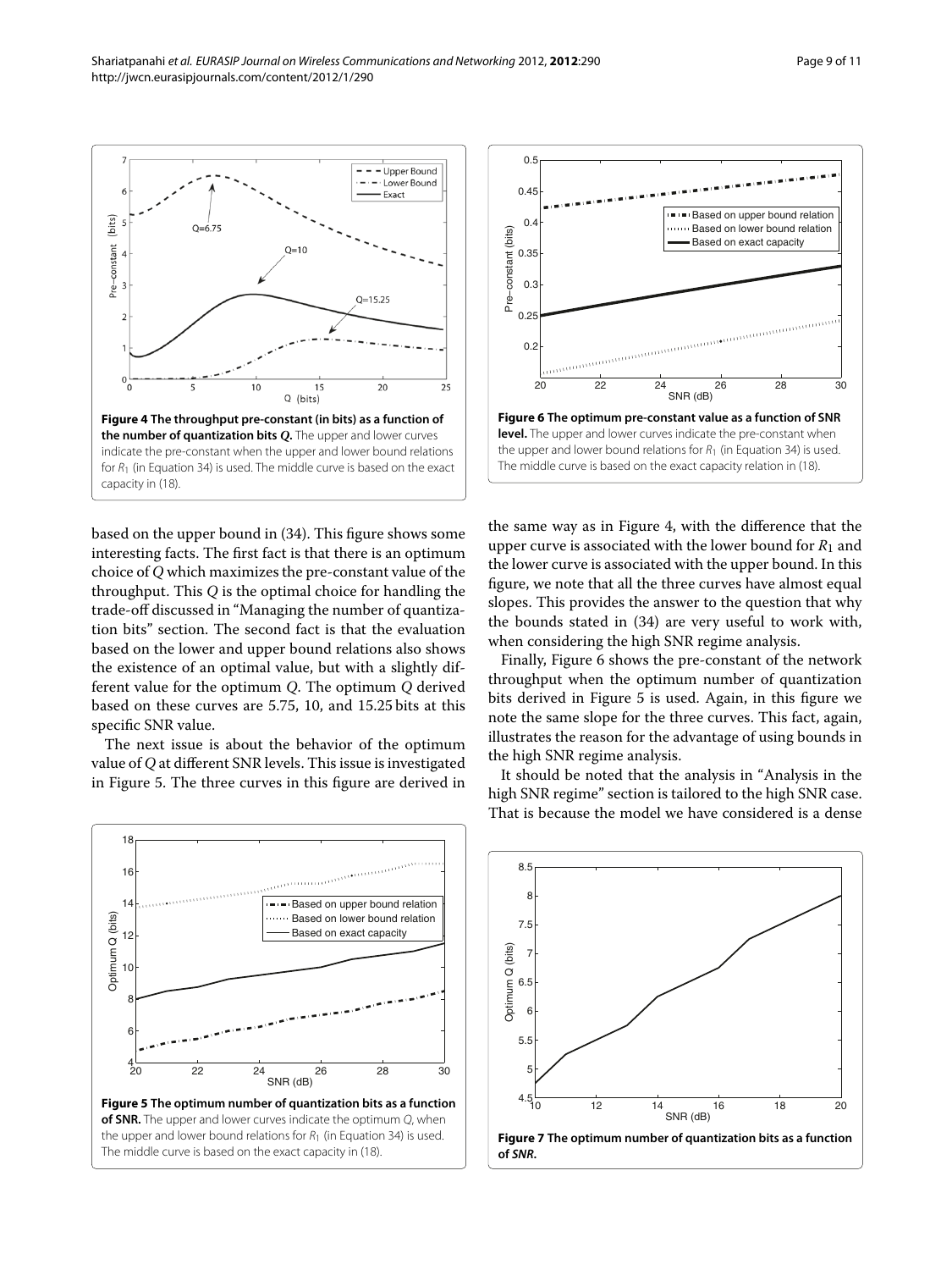

<span id="page-9-0"></span>wireless network which is interference-limited in nature and not power-limited. However, extending the analytical results of this article to non-high SNR situations is an interesting problem for future work. However, we can examine the problem in that situation from the numerical viewpoint which are shown in Figures [7](#page-8-3) and [8.](#page-9-0)

The numerical results presented in this section are very helpful to understand the inherent trade-off in the optimization problem.

# **Conclusion**

In this article, we have analyzed one of the key practical design parameters of cooperative MIMO schemes in ad hoc networks. We have considered the role of the number of quantization bits used at the nodes acting as the virtual MIMO receiver. By increasing this number, we will have a better virtual MIMO link, at the expense of a higher traffic load for cooperation at the receive nodes. We have analyzed this trade-off and have shown there is an optimum number of quantization bits. Also, we have shown that if we do not increase this number as SNR increases, the throughput reaches a saturation value. We have shown that the optimum scaling of the number of quantization bits with SNR is as  $log_2(SNR)$ . By this optimal scaling, the pre-constant of the hierarchical cooperation method increases by order  $(\log_2(SNR))^{1-1/h}$ , in which *h* is the number of hierarchy stages. The discussions are supported with numerical illustrations.

# **Endnotes**

<sup>a</sup>An earlier version of this article was accepted at the 36th IEEE Conference on Local Computer Networks (LCN 2011) as a poster presentation.

<sup>b</sup>In fact, just the scaling is important which is linear with *n*. However, to understand why we have put 2*nC*1, and not  $nC_1$ , refer to [\[9](#page-10-7)[,10\]](#page-10-8).

<sup>c</sup>The reason is that in the second phase, the transmit power of the MIMO transmission is proportional to *r<sup>α</sup> SD* where  $r_{SD}$  is the distance between the centers of the source and destination clusters. On the other hand, the path loss between any two nodes in these two clusters can be approximated by the distance between the centers of the clusters. Thus, these two terms cancel the difference between different cluster pairs and we can treat them equally. Therefore, for the sake of analytical traceability, we have used this approximation and concluded that  $R_1$  is almost the same for all the cluster pairs.

 $d$ The calculations are the same as [\[10\]](#page-10-8), with the difference that we have not put *R*<sub>1</sub> = *R*<sub>0</sub>.<br><sup>e</sup>The calculations are the same as [\[12\]](#page-10-9), with the difference

that we have not put  $R_1 = R_0$ .

<sup>f</sup>It should be noted that there is an intrinsic saturation for  $R_0$  due to interference in the 4-TDMA spatial reuse scheme as mentioned earlier (i.e.,  $\lim_{\rho \to \infty} R_0 < \infty$ ).

#### **Appendix**

In this appendix, we derive Equation [\(18\)](#page-4-0) of the capacity of quantized MIMO channel with different quantization noise at the receivers. Based on [\[9\]](#page-10-7), Equations [\(14\)](#page-3-2) and [\(15\)](#page-3-5) characterize the quantized MIMO channel model. If we do not use the information in **D** for recovering **X**, and consider the quantization distortion as an extra gaussian noise independent of **X**, we can assume  $H(Y|X) = H(N)$ . Then, by following the conventional capacity calculation of MIMO channels we will have

<span id="page-9-1"></span>
$$
C_{\text{MIMO}} = \mathbb{E}\left[\log_2\left(\frac{\det(\mathbf{\Sigma}_N + \mathbf{H}\mathbf{\Sigma}_X\mathbf{H}^H)}{\det \mathbf{\Sigma}_N}\right)\right],\qquad(48)
$$

where  $\mathbf{\Sigma}_X$  and  $\mathbf{\Sigma}_N$  are covariance matrices of **X** and **N**, respectively. Therefore, they are diagonal with the entries  $(\Sigma_X)_{ii} = P \frac{r_{SD}^{\alpha}}{M}$ , and  $(\Sigma_N)_{ii} = \sigma^2 + D_i$ . From [\(48\)](#page-9-1) we derive the following

$$
C_{\text{MIMO}} = \mathbb{E}\left[\log_2\left(\frac{\det(\mathbf{\Sigma}_N + \frac{P}{M}\mathbf{F}\mathbf{F}^H)}{\det \mathbf{\Sigma}_N}\right)\right],\tag{49}
$$

where the entries of the matrix **F** are  $(\mathbf{F})_{ik} \triangleq \gamma_{ik} \exp(j\theta_{ik}),$ and  $\gamma_{ik} \triangleq \left(\frac{r_{SD}}{r_{ki}}\right)^{\alpha/2}$ . Finally, by normalizing to  $\sigma^2$  and defining  $\rho \triangleq \frac{P}{\sigma^2}$  we will have the relation stated in [\(18\)](#page-4-0).

#### **Competing interests**

The authors declare that they have no competing interests.

#### **Acknowledgements**

This study was supported in part by the Iran National Science Foundation under Grant 87041174 and in part by the Iran Telecommunications Research Center (ITRC). Also, this study was supported in part by the EMAITEK funds from the Basque Government.

#### **Author details**

<sup>1</sup> Department of Electrical Engineering and Advanced Communication Research Institute (ACRI) Sharif University of Technology, Azadi Ave, Tehran, Iran. 2OPTIMA Business Area, TECNALIA RESEARCH & INNOVATION, 48170 Zamudio, Spain.